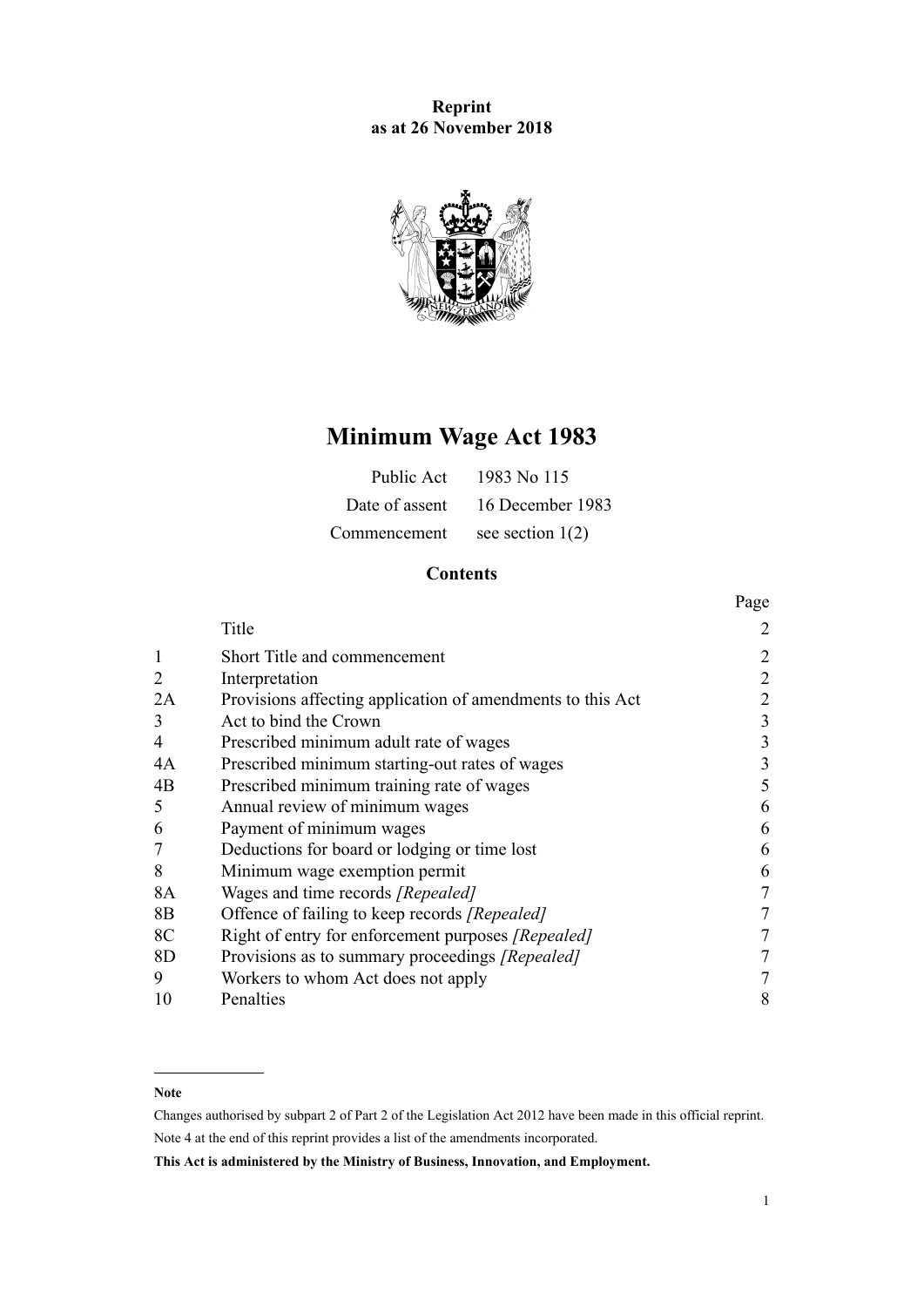<span id="page-1-0"></span>

| s 1  | <b>Minimum Wage Act 1983</b>                                                                                                                 | Reprinted as at<br>26 November 2018 |
|------|----------------------------------------------------------------------------------------------------------------------------------------------|-------------------------------------|
| -11  | Recovery of wages                                                                                                                            | 8                                   |
| 11AA | Proceedings by Labour Inspector or worker to recover arrears of<br>wages from person involved in failure to comply                           | 9                                   |
| 11 A | Compliance order                                                                                                                             | 9                                   |
| 11B  | 40-hour 5-day week                                                                                                                           | 10                                  |
| 12   | Regulations                                                                                                                                  | 10                                  |
| 13   | Saving                                                                                                                                       | 10                                  |
| 14   | Repeals                                                                                                                                      | 10                                  |
|      | <b>Schedule 1AA</b><br>Application, savings, and transitional provisions relating to<br>amendments made to this Act on or after 1 April 2016 | 11                                  |
|      | <b>Schedule 1</b><br><b>Enactments repealed</b>                                                                                              | 12                                  |

## **An Act to consolidate and amend the law relating to minimum wages**

#### **1 Short Title and commencement**

- (1) This Act may be cited as the Minimum Wage Act 1983.
- (2) This Act shall come into force on a date to be appointed by the Governor-General by Order in Council.

Section 1(2): this Act brought into force, on 2 September 1985, by the [Minimum Wage Act Com](http://legislation.govt.nz/pdflink.aspx?id=DLM102168)[mencement Order 1985](http://legislation.govt.nz/pdflink.aspx?id=DLM102168) (SR 1985/212).

## **2 Interpretation**

In this Act, unless the context otherwise requires,—

**employer** means a person employing any worker or workers; and includes a person engaging or employing a homeworker

**Employment Relations Authority** means the Employment Relations Authority established under the [Employment Relations Act 2000](http://legislation.govt.nz/pdflink.aspx?id=DLM58316)

**homeworker** has the meaning given to it by [section 5](http://legislation.govt.nz/pdflink.aspx?id=DLM58337) of the Employment Relations Act 2000

**Labour Inspector** means a Labour Inspector designated under [section 223](http://legislation.govt.nz/pdflink.aspx?id=DLM61444) of the Employment Relations Act 2000

**worker** has the same meaning as that given to the term employee by [section 6](http://legislation.govt.nz/pdflink.aspx?id=DLM58619) of the Employment Relations Act 2000.

Section 2: substituted, on 2 October 2000, by [section 240](http://legislation.govt.nz/pdflink.aspx?id=DLM61487) of the Employment Relations Act 2000 (2000 No 24).

## **2A Provisions affecting application of amendments to this Act**

[Schedule 1AA](#page-10-0) contains application, savings, and transitional provisions relating to amendments made to this Act on or after 1 April 2016.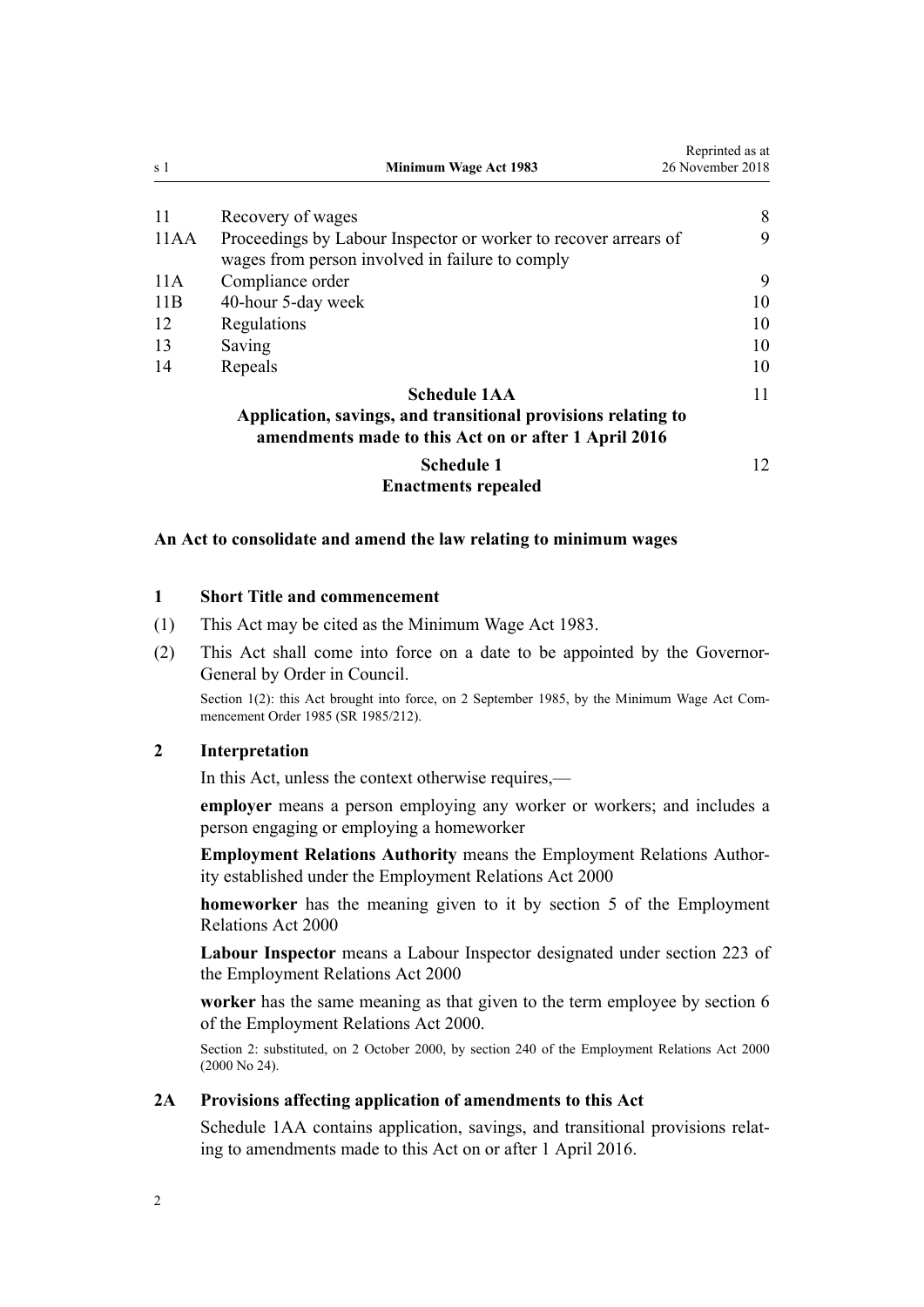<span id="page-2-0"></span>Section 2A: inserted, on 1 April 2016, by [section 4](http://legislation.govt.nz/pdflink.aspx?id=DLM6773435) of the Minimum Wage Amendment Act 2016 (2016 No 11).

## **3 Act to bind the Crown**

This Act shall bind the Crown.

Compare: 1945 No 44 s 6

## **4 Prescribed minimum adult rate of wages**

- (1) The Governor-General may, by Order in Council, prescribe a minimum adult rate of wages payable to workers—
	- (a) who are aged 16 years or older; and
	- (b) to whom any other minimum rate of wages prescribed under section 4A or [4B](#page-4-0) does not apply.
- (2) A rate prescribed under subsection (1) must be prescribed as a monetary amount.

Section 4: replaced, on 1 May 2013, by [section 4](http://legislation.govt.nz/pdflink.aspx?id=DLM4752315) of the Minimum Wage (Starting-out Wage) Amendment Act 2013 (2013 No 8).

## **4A Prescribed minimum starting-out rates of wages**

- (1) The Governor-General may, by Order in Council, prescribe 1 or more minimum starting-out rates of wages payable to 1 or more classes of workers who—
	- (a) are aged 16, 17, 18, or 19 years; and
	- (b) are not involved in supervising or training other workers; and
	- (c) are defined in the order by reference to the age (or range of ages) of the workers and 1 or more of the following factors:
		- (i) the length of time, being a period of not less than 6 months, that the workers have been continuously paid 1 or more specified social security benefits (the **continuous social assistance period**):
		- (ii) the length of time, being a period of not more than 6 months, that the workers have been in continuous employment with—
			- (A) any employer (excluding, if the order defines the class of workers by reference to the factor specified in subparagraph (i), any employment undertaken by the worker before the continuous social assistance period):
			- (B) the worker's current employer:
		- (iii) that the workers are employed under contracts of service that require the workers to undergo training, instruction, or examination (as specified in the order) for the purpose of becoming qualified for the occupation to which their contracts of service relate.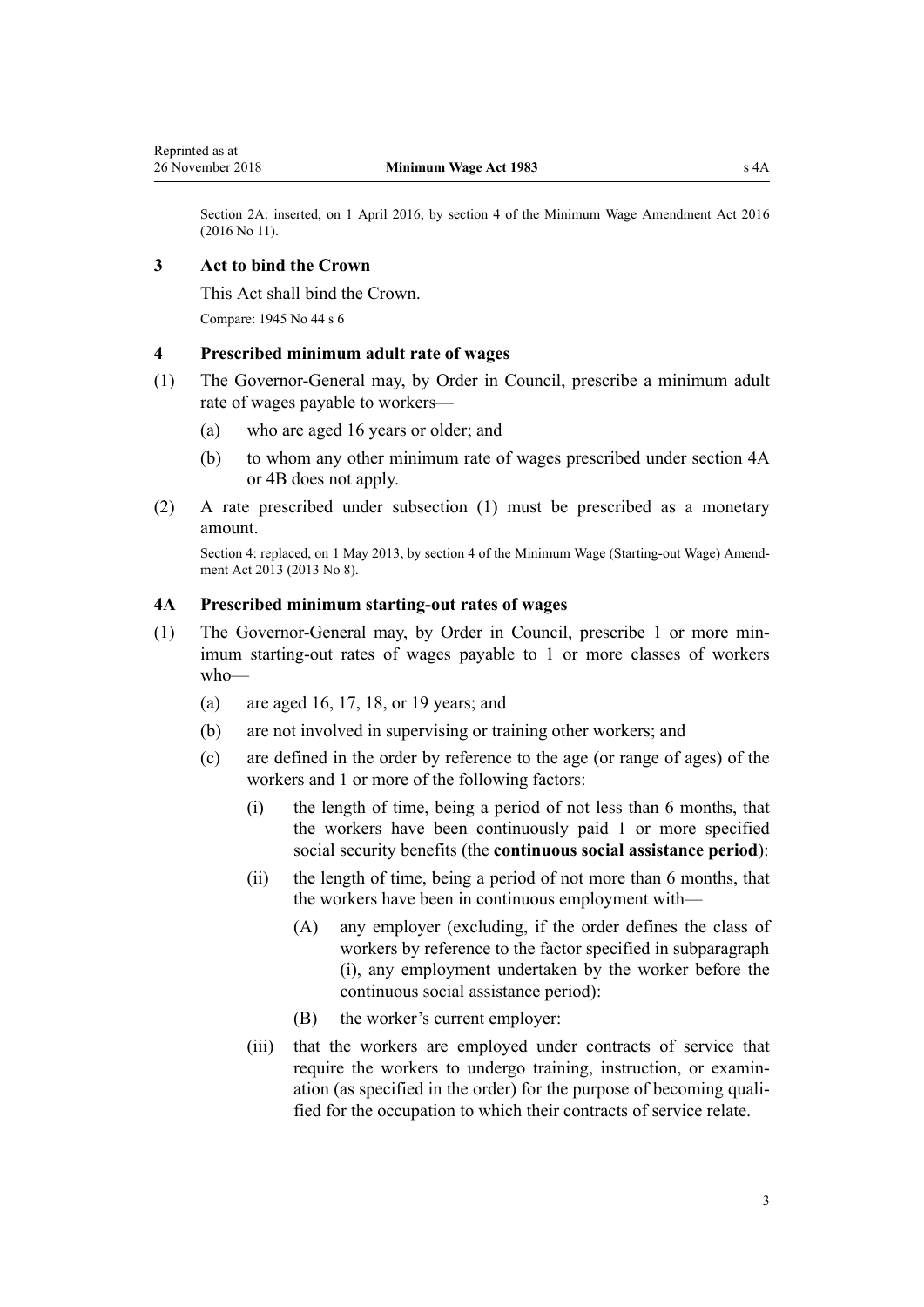- (2) A rate prescribed under subsection (1) must not be less than 80% of the minimum adult rate prescribed under [section 4](#page-2-0) and may be prescribed as—
	- (a) a monetary amount; or
	- (b) a percentage of the minimum adult rate.
- (3) If a minimum starting-out rate is prescribed under subsection (1) by reference to a factor specified in subsection  $(1)(c)(i)$  or  $(ii)$  (or both), an employer of a worker to whom that rate applies—
	- (a) may pay the worker in accordance with that rate only until the earlier of—
		- (i) the date on which the worker has completed 6 months' continuous employment (or any shorter period of continuous employment specified in the order) with any employer or the worker's current employer (as the case requires):
		- (ii) the day before the date on which the worker ceases to satisfy one or both of the criteria in subsection (1)(a) and (b); and
	- (b) then must pay the worker no less than the minimum adult rate prescribed under [section 4](#page-2-0).
- (4) To avoid doubt, if more than 1 minimum starting-out rate prescribed under subsection (1) applies to a worker, only the higher or the highest rate applies.
- (5) For the purposes of subsection  $(1)(c)(i)$ , a worker is to be treated as having been continuously paid a specified social security benefit—
	- (a) whether or not the benefit has been reduced due to any sanction imposed under the [Social Security Act 2018](http://legislation.govt.nz/pdflink.aspx?id=DLM6783102) or for any other reason:
	- (b) during any period when the benefit was suspended under the [Social](http://legislation.govt.nz/pdflink.aspx?id=DLM6783102) [Security Act 2018](http://legislation.govt.nz/pdflink.aspx?id=DLM6783102) for any reason.
- (6) In this section,—

**continuous employment**, in relation to a worker,—

- (a) means a continuous period of employment starting on the worker's first day of work; and
- (b) includes any employment undertaken by the worker before—
	- (i) the worker turns 16:
	- (ii) the commencement of the [Minimum Wage \(Starting-out Wage\)](http://legislation.govt.nz/pdflink.aspx?id=DLM4752301) [Amendment Act 2013](http://legislation.govt.nz/pdflink.aspx?id=DLM4752301)

**continuously paid 1 or more specified social security benefits**, in relation to a worker to whom an Order in Council made under subsection  $(1)(c)(i)$  applies, includes any time spent by the worker on 1 or more specified social security benefits before the worker reached the age defined in the order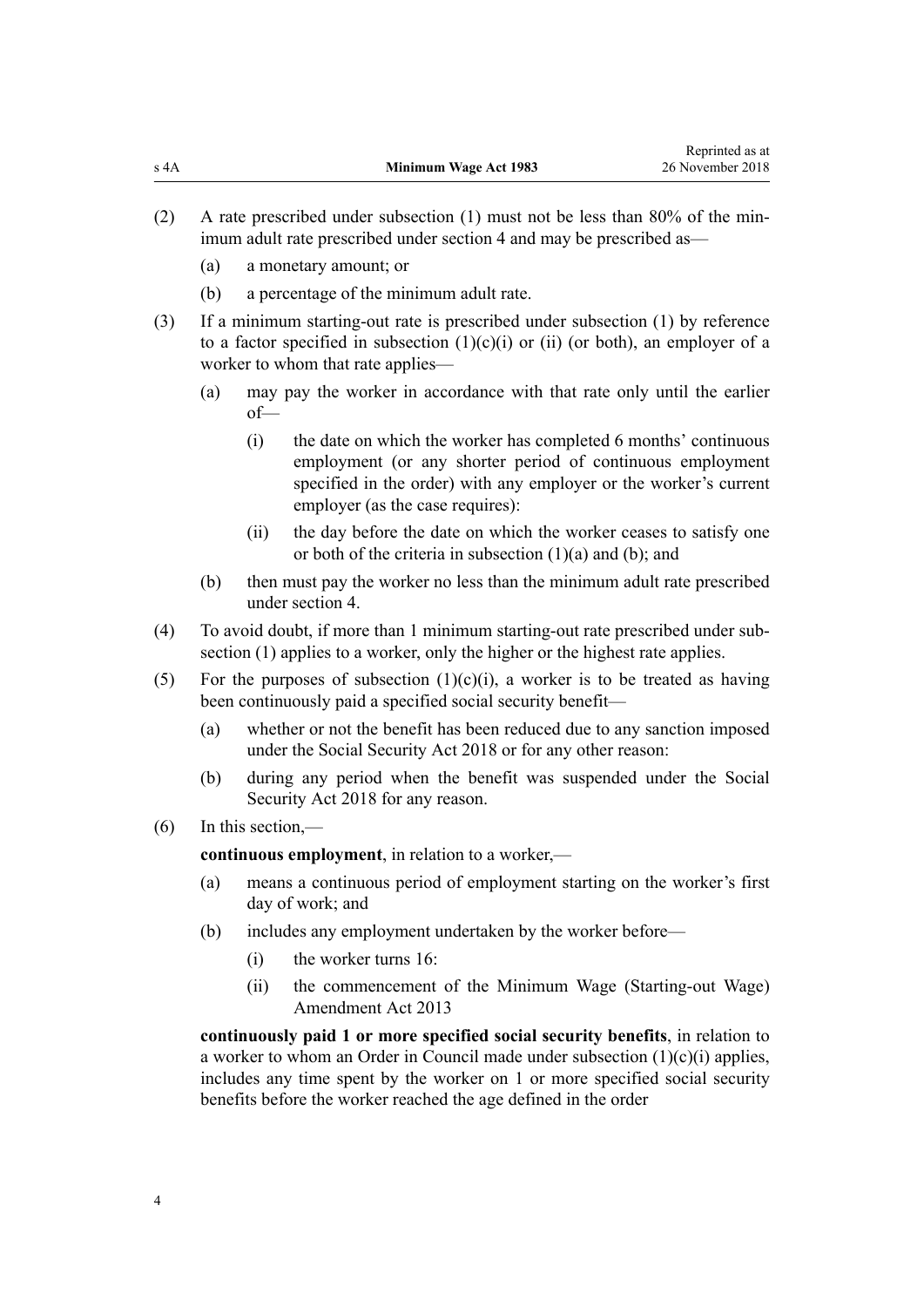<span id="page-4-0"></span>**specified social security benefit** means any of the following benefits paid or payable under the [Social Security Act 1964](http://legislation.govt.nz/pdflink.aspx?id=DLM359106) or the [Social Security Act 2018:](http://legislation.govt.nz/pdflink.aspx?id=DLM6783102)

(a) domestic purposes benefit:

- (b) emergency benefit:
- (c) independent youth benefit:
- (d) invalid's benefit:
- (da) jobseeker support:
- (e) sickness benefit:
- (ea) sole parent support:
- (eb) supported living payment:
- (f) unemployment benefit:
- (g) widow's benefit:
- (h) young parent payment:
- (i) youth payment.

Section 4A: inserted, on 1 May 2013, by [section 4](http://legislation.govt.nz/pdflink.aspx?id=DLM4752315) of the Minimum Wage (Starting-out Wage) Amendment Act 2013 (2013 No 8).

Section 4A(5)(a): amended, on 26 November 2018, by [section 459](http://legislation.govt.nz/pdflink.aspx?id=DLM6784038) of the Social Security Act 2018 (2018 No 32).

Section  $4A(5)(b)$ : amended, on 26 November 2018, by [section 459](http://legislation.govt.nz/pdflink.aspx?id=DLM6784038) of the Social Security Act 2018 (2018 No 32).

Section 4A(6) **specified social security benefit**: amended, on 26 November 2018, by [section 459](http://legislation.govt.nz/pdflink.aspx?id=DLM6784038) of the Social Security Act 2018 (2018 No 32).

Section 4A(6) **specified social security benefit** paragraph (da): inserted, on 15 July 2013, by [section](http://legislation.govt.nz/pdflink.aspx?id=DLM4542494) [129](http://legislation.govt.nz/pdflink.aspx?id=DLM4542494) of the Social Security (Benefit Categories and Work Focus) Amendment Act 2013 (2013 No 13).

Section 4A(6) **specified social security benefit** paragraph (ea): inserted, on 15 July 2013, by [section](http://legislation.govt.nz/pdflink.aspx?id=DLM4542405) [86](http://legislation.govt.nz/pdflink.aspx?id=DLM4542405) of the Social Security (Benefit Categories and Work Focus) Amendment Act 2013 (2013 No 13).

Section 4A(6) **specified social security benefit** paragraph (eb): inserted, on 15 July 2013, by [section](http://legislation.govt.nz/pdflink.aspx?id=DLM4542434) [97](http://legislation.govt.nz/pdflink.aspx?id=DLM4542434) of the Social Security (Benefit Categories and Work Focus) Amendment Act 2013 (2013 No 13).

#### **4B Prescribed minimum training rate of wages**

- (1) The Governor-General may, by Order in Council, prescribe a minimum training rate payable to 1 or more classes of workers who—
	- (a) are aged 20 years or older; and
	- (b) are not involved in supervising or training other workers; and
	- (c) are employed under contracts of service under which they are required to undergo training, instruction, or examination (as specified in the order) for the purpose of becoming qualified for the occupation to which their contract of service relates.
- (2) A rate prescribed under subsection (1) must not be less than 80% of the minimum adult rate prescribed under [section 4](#page-2-0) and may be prescribed as—
	- (a) a monetary amount; or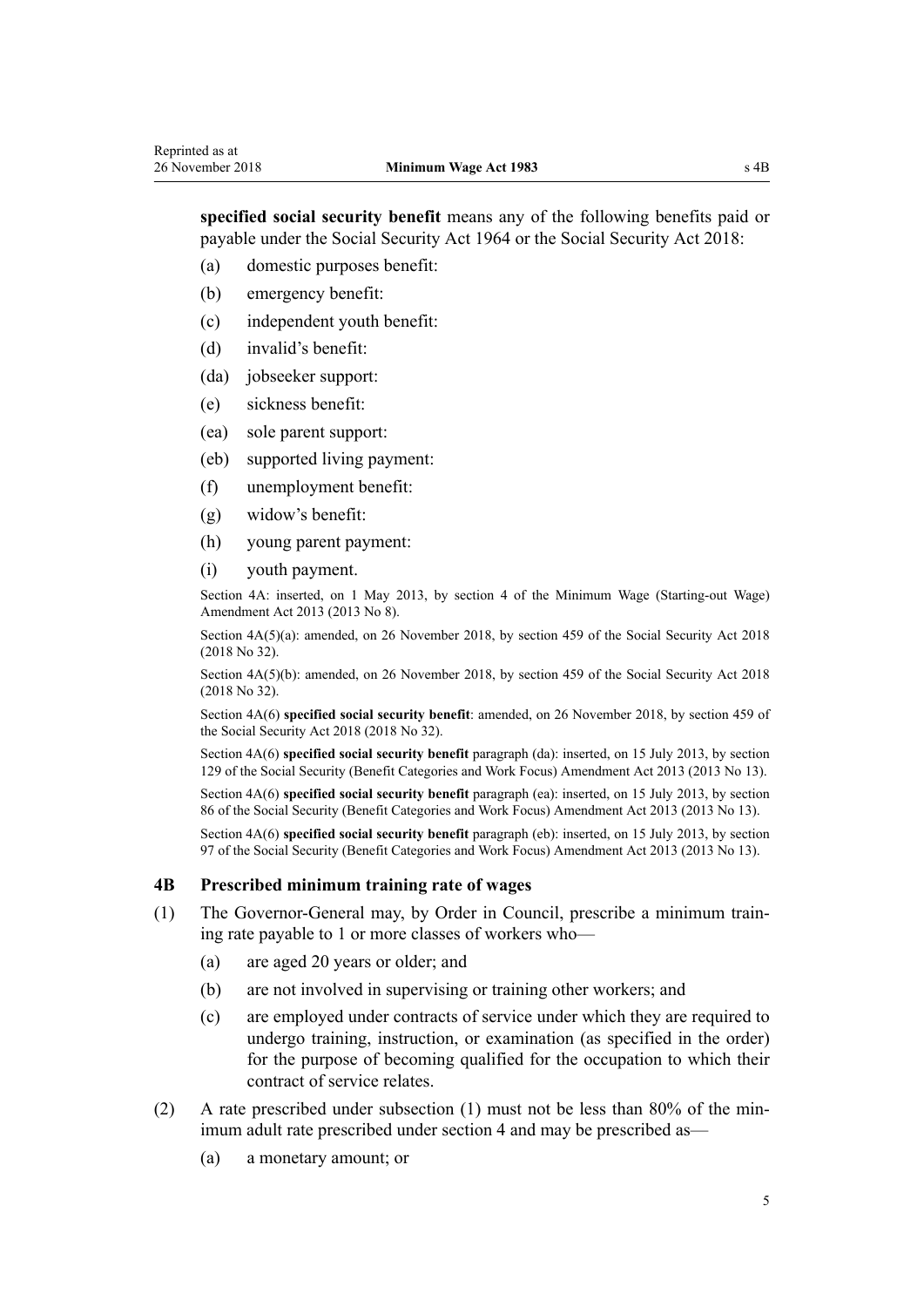#### <span id="page-5-0"></span>(b) a percentage of the minimum adult rate.

Section 4B: inserted, on 1 May 2013, by [section 4](http://legislation.govt.nz/pdflink.aspx?id=DLM4752315) of the Minimum Wage (Starting-out Wage) Amendment Act 2013 (2013 No 8).

#### **5 Annual review of minimum wages**

- (1) The Minister of Labour shall, in each year ending on 31 December, review any minimum rate prescribed pursuant to [section 4](#page-2-0), [4A,](#page-2-0) or [4B.](#page-4-0)
- (2) Following a review under subsection (1), the Minister may, whether in that year or subsequently, make recommendations to the Governor-General regarding the adjustments that should be made to that minimum rate.

Section 5: substituted, on 1 August 1987, by section 3 of the Minimum Wage Amendment Act 1987 (1987 No 83).

Section 5(1): amended, on 1 May 2013, by [section 5](http://legislation.govt.nz/pdflink.aspx?id=DLM4752323) of the Minimum Wage (Starting-out Wage) Amendment Act 2013 (2013 No 8).

#### **6 Payment of minimum wages**

Notwithstanding anything to the contrary in any enactment, award, collective agreement, determination, or contract of service, but subject to sections 7 to 9, every worker who belongs to a class of workers in respect of whom a minimum rate of wages has been prescribed under this Act, shall be entitled to receive from his employer payment for his work at not less than that minimum rate.

Compare: 1945 No 44 s 2(1); 1970 No 137 [s 6;](http://legislation.govt.nz/pdflink.aspx?id=DLM396805) 1974 No 137 s 2

## **7 Deductions for board or lodging or time lost**

- (1) In any case where a worker is provided with board or lodging by his employer, the deduction in respect thereof by the employer shall not exceed such amount as will reduce the worker's wage calculated at the appropriate minimum rate by more than the cash value thereof as fixed by or under any Act, determination, or agreement relating to the worker's employment, or, if it is not so fixed, the deduction in respect thereof by the employer shall not exceed such amount as will reduce the worker's wages (as so calculated) by more than 15% for board or by more than 5% for lodging.
- (2) No deduction in respect of time lost by any worker shall be made from the wages payable to the worker under this Act except for time lost—
	- (a) by reason of the default of the worker; or
	- (b) by reason of the worker's illness or of any accident suffered by the worker.

Compare: 1945 No 44 s 2(4), (5); 1974 No 106 s 3

Section 7(1): amended, on 15 May 1991, by section 3 of the Minimum Wage Amendment Act 1991 (1991 No 27).

#### **8 Minimum wage exemption permit**

(1) A Labour Inspector may issue a minimum wage exemption permit to a worker if the Inspector is satisfied that—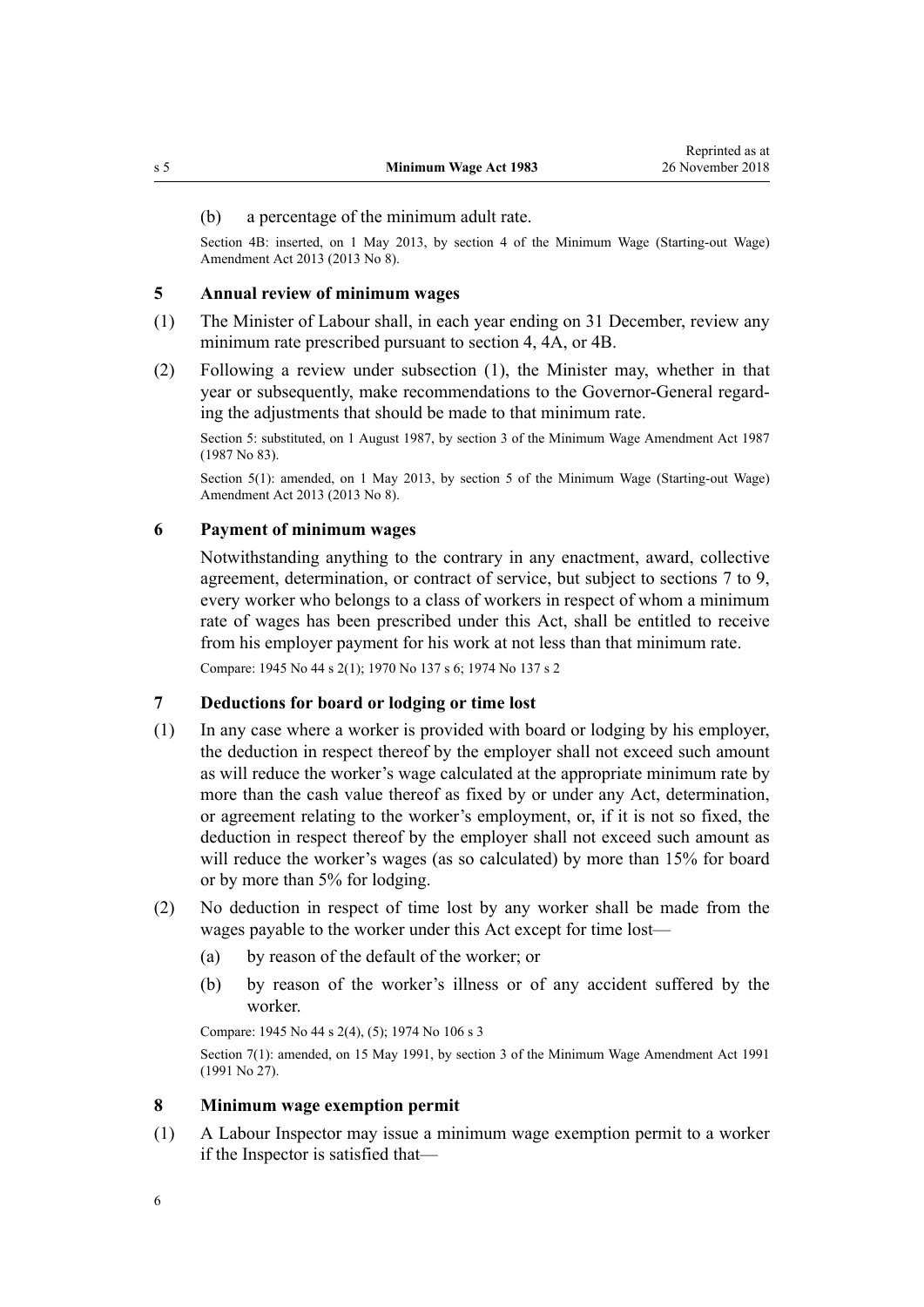- <span id="page-6-0"></span>(a) the worker is significantly and demonstrably limited by a disability in carrying out the requirements of his or her work; and
- (b) any reasonable accommodations that could have been made to facilitate carrying out the requirements of the work have been considered by the employer and the worker; and
- (c) it is reasonable and appropriate to grant the permit.
- (2) To avoid doubt, nothing in subsection (1)(b) limits or affects any legal obligations that the employer has towards a worker.
- (3) A permit—
	- (a) comes into force on the date it is issued or any other date as stated in the permit; and
	- (b) remains in force for the period stated in the permit.
- (4) While a permit remains in force, the rate of wages stated in the permit is taken to be the minimum rate of wages prescribed under this Act for the worker.
- (5) A Labour Inspector may revoke a permit at any time if the Inspector considers it is no longer reasonable and appropriate for the permit to remain in force.
- (6) In this section, **disability** has the same meaning as in [section 21\(1\)\(h\)](http://legislation.govt.nz/pdflink.aspx?id=DLM304475) of the Human Rights Act 1993.

Section 8: substituted, on 28 March 2007, by [section 4](http://legislation.govt.nz/pdflink.aspx?id=DLM406428) of the Minimum Wage Amendment Act 2007 (2007 No 12).

## **8A Wages and time records**

#### *[Repealed]*

Section 8A: repealed, on 1 April 2016, by [section 5](http://legislation.govt.nz/pdflink.aspx?id=DLM6773437) of the Minimum Wage Amendment Act 2016 (2016 No 11).

### **8B Offence of failing to keep records**

#### *[Repealed]*

Section 8B: repealed, on 15 May 1991, by section 6 of the Minimum Wage Amendment Act 1991 (1991 No 27).

#### **8C Right of entry for enforcement purposes**

### *[Repealed]*

Section 8C: repealed, on 31 August 1990, by section 3 of the Minimum Wage Amendment Act 1990 (1990 No 113).

## **8D Provisions as to summary proceedings**

#### *[Repealed]*

Section 8D: repealed, on 15 May 1991, by section 6 of the Minimum Wage Amendment Act 1991 (1991 No 27).

# **9 Workers to whom Act does not apply**

This Act shall not apply to—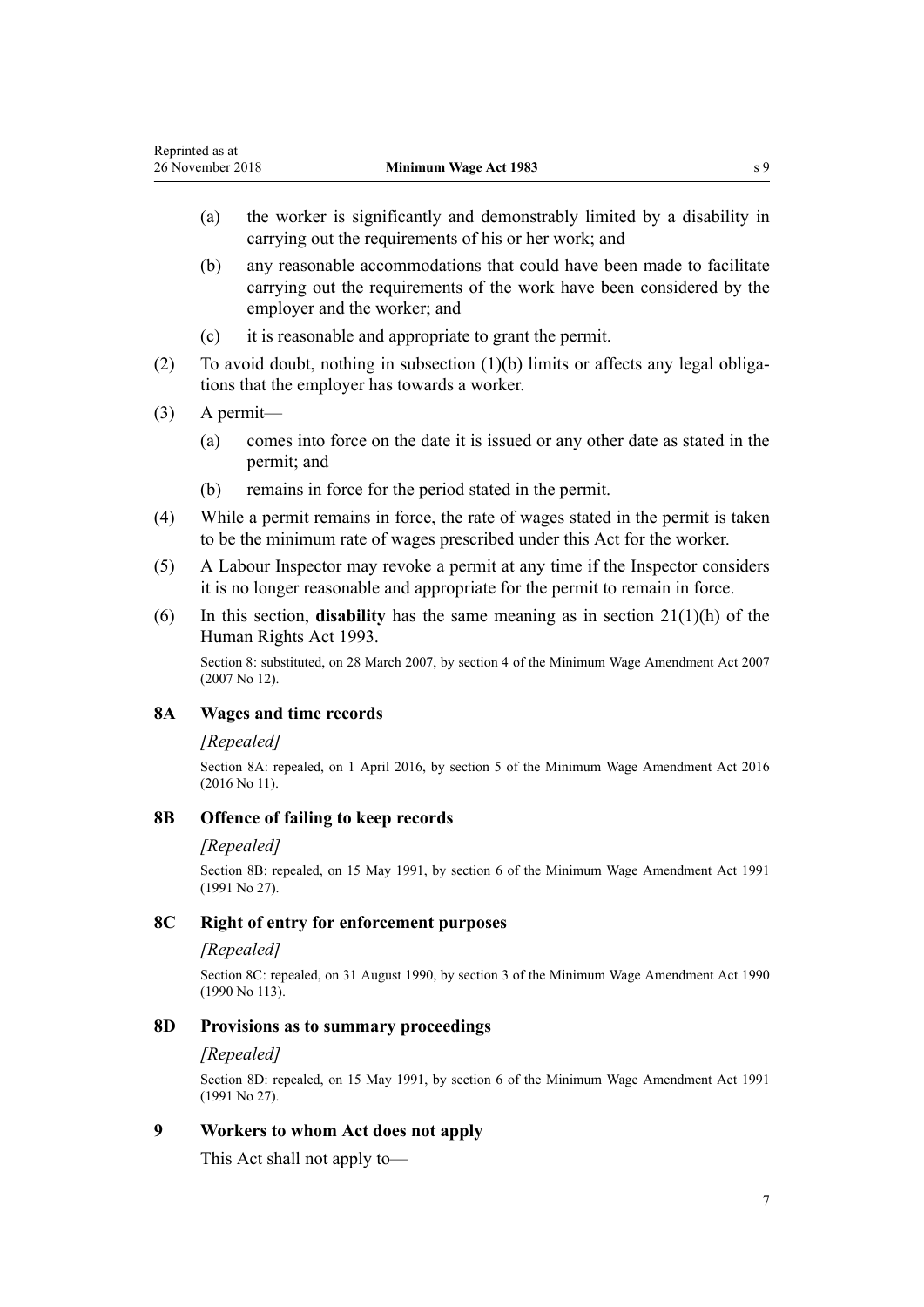- <span id="page-7-0"></span>(a) *[Repealed]*
- (b) apprentices bound by an indenture of apprenticeship entered into under the [Maori Housing Amendment Act 1938](http://legislation.govt.nz/pdflink.aspx?id=DLM224191), the [New Zealand Railways](http://legislation.govt.nz/pdflink.aspx?id=DLM57005) [Corporation Act 1981](http://legislation.govt.nz/pdflink.aspx?id=DLM57005), the Defence Act 1971, the Post Office Act 1959, or the State Services Act 1962, or under any other Act:
- (c) *[Repealed]*
- (d) inmates of any charitable institution (not being persons residing on the premises by reason only of their being employed therein) who, as such inmates, do any work in or in connection with the institution:
- (e) employees to whom the [Home and Community Support \(Payment for](http://legislation.govt.nz/pdflink.aspx?id=DLM6600902) [Travel Between Clients\) Settlement Act 2016](http://legislation.govt.nz/pdflink.aspx?id=DLM6600902) applies, in respect of travel between clients (as defined in [section 4](http://legislation.govt.nz/pdflink.aspx?id=DLM6600918) of that Act) undertaken by those employees.

Compare: 1945 No 44 s 3; 1946 No 40 [s 55](http://legislation.govt.nz/pdflink.aspx?id=DLM242416); 1968 No 94 s 2; 1970 No 137 [s 6](http://legislation.govt.nz/pdflink.aspx?id=DLM396805)

Section 9(a): repealed, on 23 April 2014, by [section 23](http://legislation.govt.nz/pdflink.aspx?id=DLM5640500) of the Industry Training and Apprenticeships Amendment Act 2014 (2014 No 16).

Section 9(c): repealed, on 17 June 2003, by [section 4](http://legislation.govt.nz/pdflink.aspx?id=DLM197072) of the Minimum Wage Amendment Act 2003 (2003 No 24).

Section 9(e): inserted, on 25 February 2016, by [section 30](http://legislation.govt.nz/pdflink.aspx?id=DLM6601008) of the Home and Community Support (Payment for Travel Between Clients) Settlement Act 2016 (2016 No 2).

## **10 Penalties**

- (1) The persons specified in subsection (2) are liable to a penalty imposed by the Employment Relations Authority under the [Employment Relations Act 2000](http://legislation.govt.nz/pdflink.aspx?id=DLM58316).
- (2) The persons are—
	- (a) every person who makes default in the full payment of any wages payable by that person under this Act:
	- (b) every person who is involved in that default:
	- (c) every person who fails otherwise to comply with the requirements of this Act.
- (3) A worker or a Labour Inspector may recover a penalty under subsection (1), but the worker may recover a penalty only in relation to his or her employer.
- (4) For the purposes of subsection (2), a person is **involved in a default** if the person would be treated as a person involved in a breach within the meaning of [section 142W](http://legislation.govt.nz/pdflink.aspx?id=DLM6803099) of the Employment Relations Act 2000.

Section 10: replaced, on 1 April 2016, by [section 6](http://legislation.govt.nz/pdflink.aspx?id=DLM6773438) of the Minimum Wage Amendment Act 2016 (2016 No 11).

## **11 Recovery of wages**

- (1) This section applies where, in relation to wages or other money payable by an employer to a worker whose wages are prescribed under this Act,—
	- (a) there has been a default in payment; or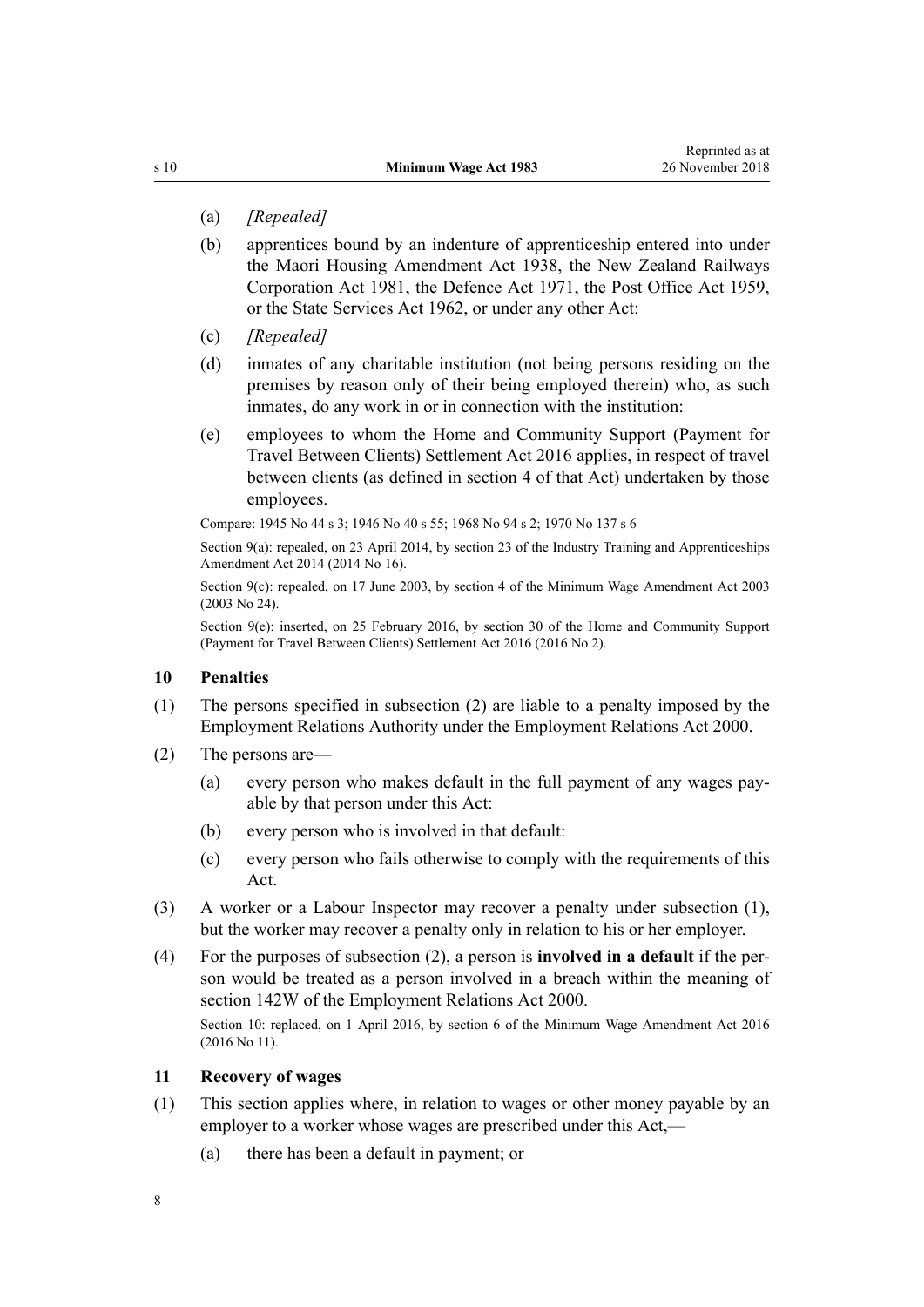- <span id="page-8-0"></span>(b) payment has been made at a lower rate than that prescribed under this Act or otherwise legally payable to the worker.
- (2) The whole or any part of wages or other money referred to in subsection  $(1)(a)$ or (b) may be recovered by the worker or by a Labour Inspector on behalf of the worker by action commenced in the Employment Relations Authority in the same manner as an action under [section 131](http://legislation.govt.nz/pdflink.aspx?id=DLM60376) of the Employment Relations Act 2000, and subsection (2) of that section applies accordingly.
- (3) Subsection (2) applies despite—
	- (a) acceptance by the worker of payment at the lower rate; or
	- (b) any express or implied agreement to the contrary.
- (4) This section does not affect any other remedies for the recovery of wages or other money payable by an employer to any worker whose wages are prescribed under this Act.

Section 11: replaced, on 1 April 2016, by [section 7](http://legislation.govt.nz/pdflink.aspx?id=DLM6773441) of the Minimum Wage Amendment Act 2016 (2016 No 11).

## **11AA Proceedings by Labour Inspector or worker to recover arrears of wages from person involved in failure to comply**

- (1) A Labour Inspector or a worker may recover from a person who is not the worker's employer any unpaid wages that the worker is entitled to if—
	- (a) the worker is entitled to the wages under this Act; and
	- (b) the wages are unpaid due to non-compliance with this Act; and
	- (c) the person from whom the wages are sought to be recovered is a person involved in the non-compliance.
- (2) However, unpaid wages may be recovered under subsection (1) only,—
	- (a) in the case of recovery by a worker, with the prior leave of the Authority or court; and
	- (b) to the extent that the worker's employer is unable to pay the wages.
- (3) For the purposes of subsection (1), a person is **involved in the non-compliance** if the person would be treated as a person involved in a breach within the meaning of [section 142W](http://legislation.govt.nz/pdflink.aspx?id=DLM6803099) of the Employment Relations Act 2000.

Section 11AA: inserted, on 1 April 2016, by [section 8](http://legislation.govt.nz/pdflink.aspx?id=DLM6773443) of the Minimum Wage Amendment Act 2016 (2016 No 11).

## **11A Compliance order**

[Sections 137](http://legislation.govt.nz/pdflink.aspx?id=DLM60387) and [138](http://legislation.govt.nz/pdflink.aspx?id=DLM60393) of the Employment Relations Act 2000 apply to the nonobservance or non-compliance with any provision of, or requirement given under, this Act as if it were a provision of, or requirement given under, [Parts 5](http://legislation.govt.nz/pdflink.aspx?id=DLM58658) [to 9](http://legislation.govt.nz/pdflink.aspx?id=DLM58658) of the Employment Relations Act 2000, and proceedings under that Act may be commenced by the worker or employer affected by the non-observance or non-compliance.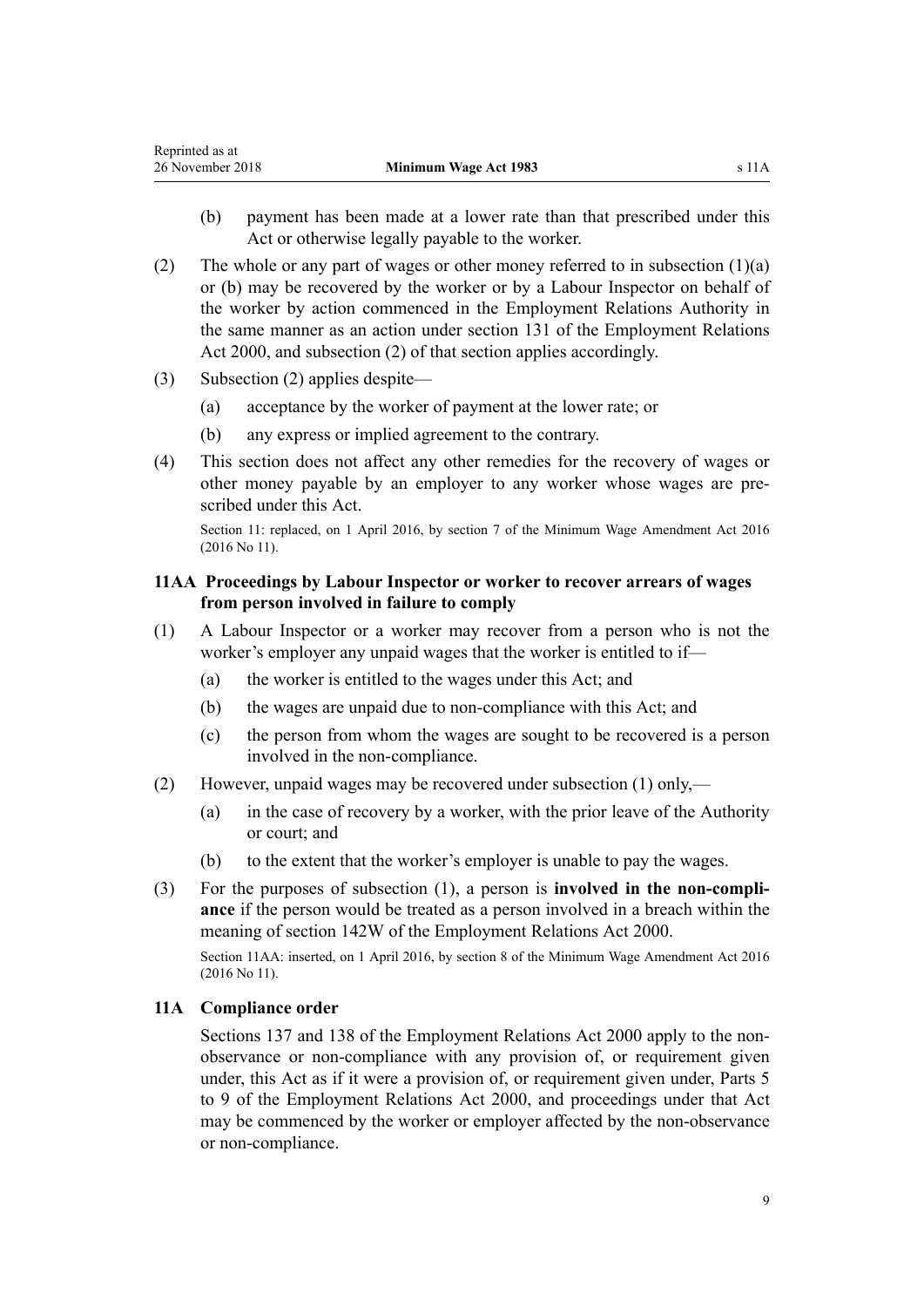<span id="page-9-0"></span>Section 11A: substituted, on 2 October 2000, by [section 240](http://legislation.govt.nz/pdflink.aspx?id=DLM61487) of the Employment Relations Act 2000 (2000 No 24).

#### **11B 40-hour 5-day week**

- (1) Subject to subsections (2) and (3), every employment agreement under the [Employment Relations Act 2000](http://legislation.govt.nz/pdflink.aspx?id=DLM58316) must fix at not more than 40 the maximum number of hours (exclusive of overtime) to be worked in any week by any worker bound by that employment agreement.
- (2) The maximum number of hours (exclusive of overtime) fixed by an employment agreement to be worked by any worker in any week may be fixed at a number greater than 40 if the parties to the agreement agree.
- (3) Where the maximum number of hours (exclusive of overtime) fixed by an employment agreement to be worked by any worker in any week is not more than 40, the parties to the agreement must endeavour to fix the daily working hours so that those hours are worked on not more than 5 days of the week.

Section 11B: substituted, on 2 October 2000, by [section 240](http://legislation.govt.nz/pdflink.aspx?id=DLM61487) of the Employment Relations Act 2000 (2000 No 24).

#### **12 Regulations**

The Governor-General may from time to time, by Order in Council, make all such regulations as may, in his opinion, be necessary or expedient for giving full effect to the provisions of this Act and for the due administration thereof.

Compare: 1945 No 44 s 5

## **13 Saving**

Nothing in this Act reduces or authorises any employer to reduce the wages being paid to any worker at the date of the commencement of this Act.

#### **14 Repeals**

The enactments specified in [Schedule 1](#page-11-0) are hereby repealed.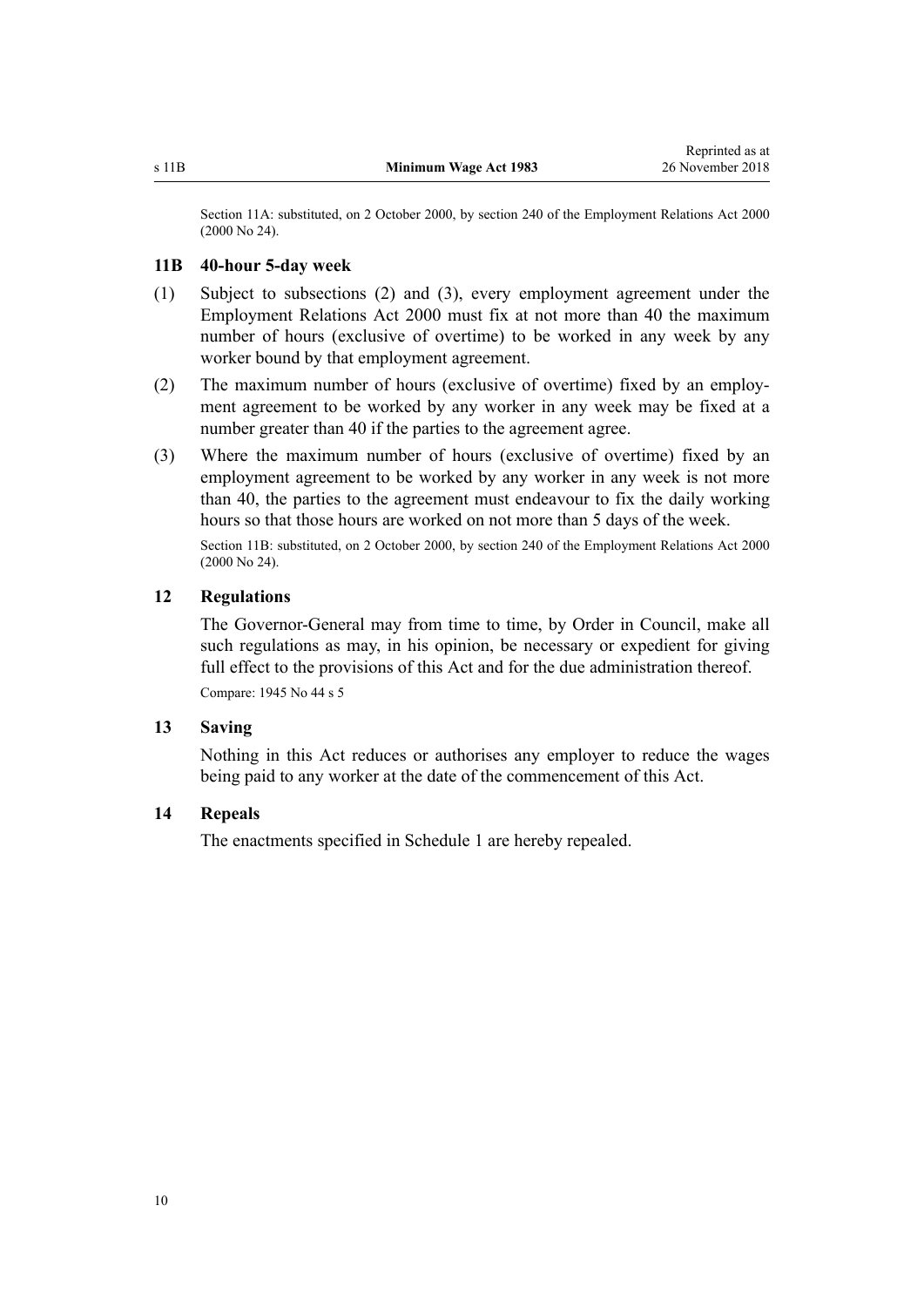# **Schedule 1AA**

# <span id="page-10-0"></span>**Application, savings, and transitional provisions relating to amendments made to this Act on or after 1 April 2016**

[s 2A](#page-1-0)

Schedule 1AA: inserted, on 1 April 2016, by [section 9](http://legislation.govt.nz/pdflink.aspx?id=DLM6773446) of the Minimum Wage Amendment Act 2016 (2016 No 11).

## **1 Interpretation**

In this schedule, 2016 Act means the [Minimum Wage Amendment Act 2016.](http://legislation.govt.nz/pdflink.aspx?id=DLM6773429)

## **2 Application, savings, and transitional provisions arising from 2016 Act**

The amendments made by the 2016 Act do not apply to conduct that occurred before the commencement of that Act.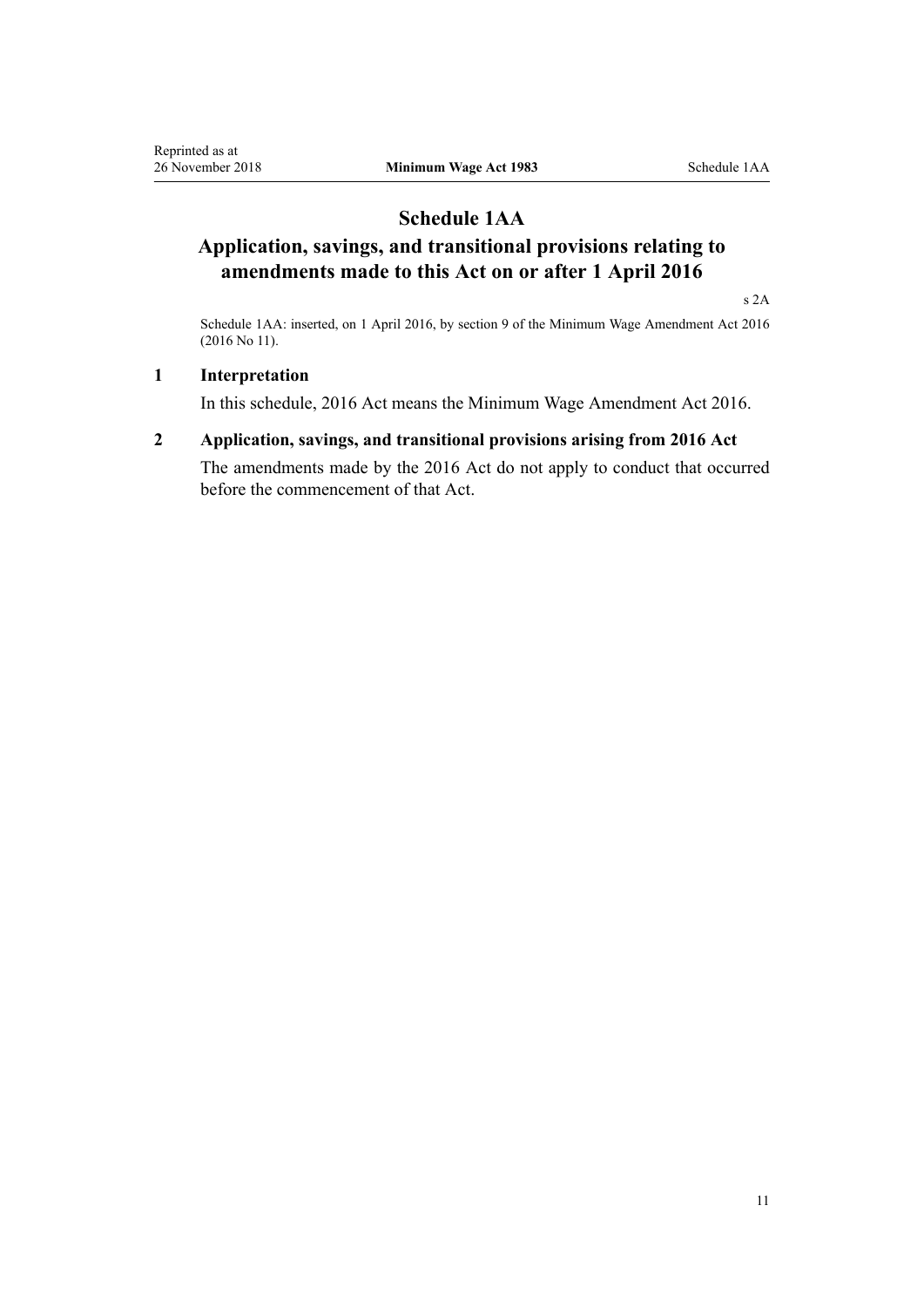# **Schedule 1 Enactments repealed**

[s 14](#page-9-0)

<span id="page-11-0"></span>**Age of Majority Act 1970 (1970 No 137)**

*Amendment(s) incorporated in the [Act\(s\).](http://legislation.govt.nz/pdflink.aspx?id=DLM396810)*

**Minimum Wage Act 1945 (1945 No 44) (RS Vol 3, p 633) Minimum Wage Amendment Act 1952 (1952 No 18) (RS Vol 3, p 636) Minimum Wage Amendment Act 1968 (1968 No 94) (RS Vol 3, p 637) Minimum Wage Amendment Act 1974 (1974 No 106) (RS Vol 3, p 637) Statutes Amendment Act 1946 (1946 No 40) (RS Vol 3, p 636)** *Amendment(s) incorporated in the [Act\(s\).](http://legislation.govt.nz/pdflink.aspx?id=DLM242416)*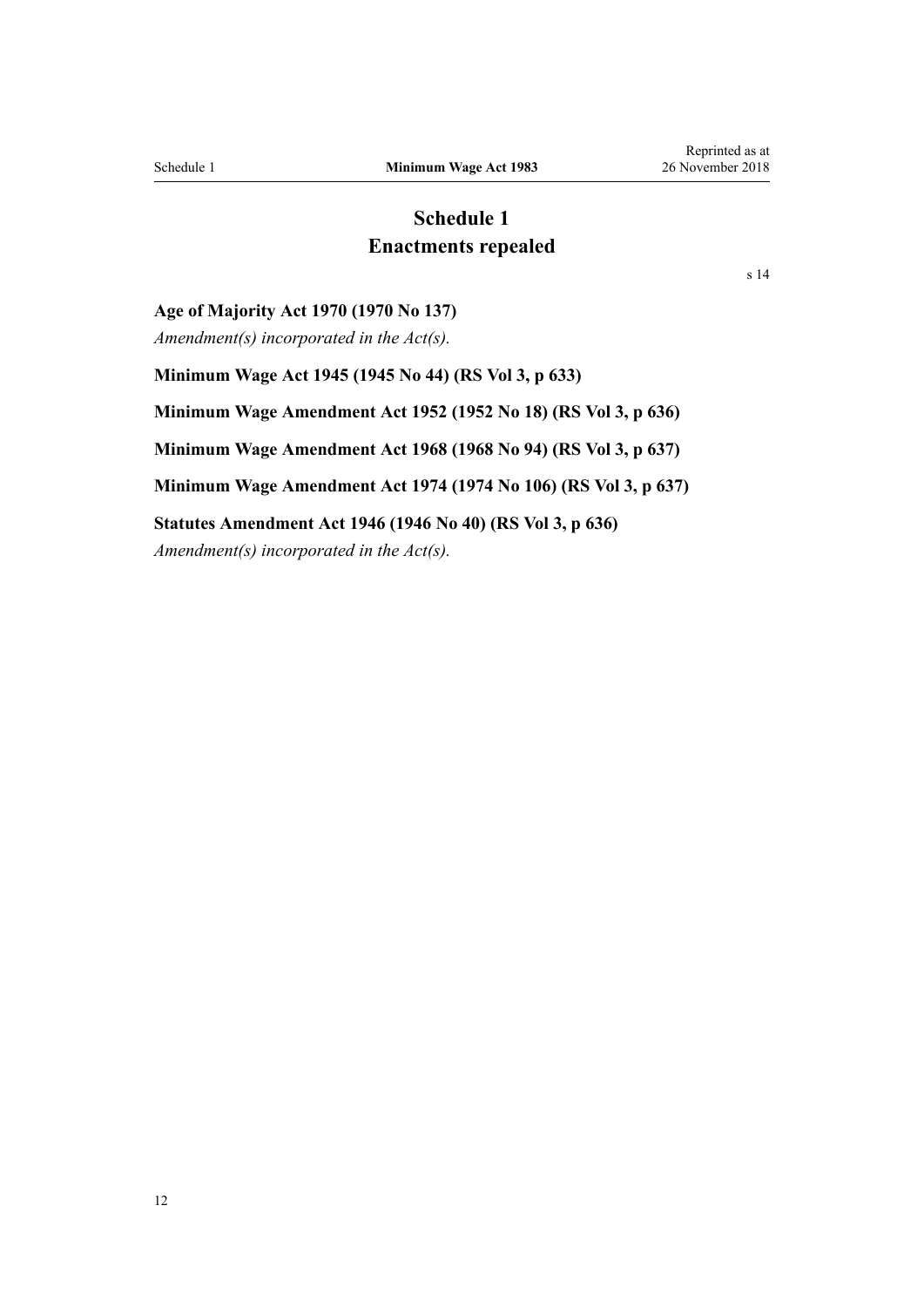# **Minimum Wage Amendment Act 2007**

| Public Act     | 2007 No 12    |
|----------------|---------------|
| Date of assent | 27 March 2007 |
| Commencement   | see section 2 |

## **1 Title**

This Act is the [Minimum Wage Amendment Act 2007](http://legislation.govt.nz/pdflink.aspx?id=DLM406421).

# **2 Commencement**

This Act comes into force on the day after the date on which it receives the Royal assent.

## **6 Transitional provision for under-rate workers' permits**

An under-rate worker's permit granted under the principal Act and in force immediately before the commencement of this Act continues in force and is to be treated as if it had been issued under section 8 of the principal Act as inserted by this Act.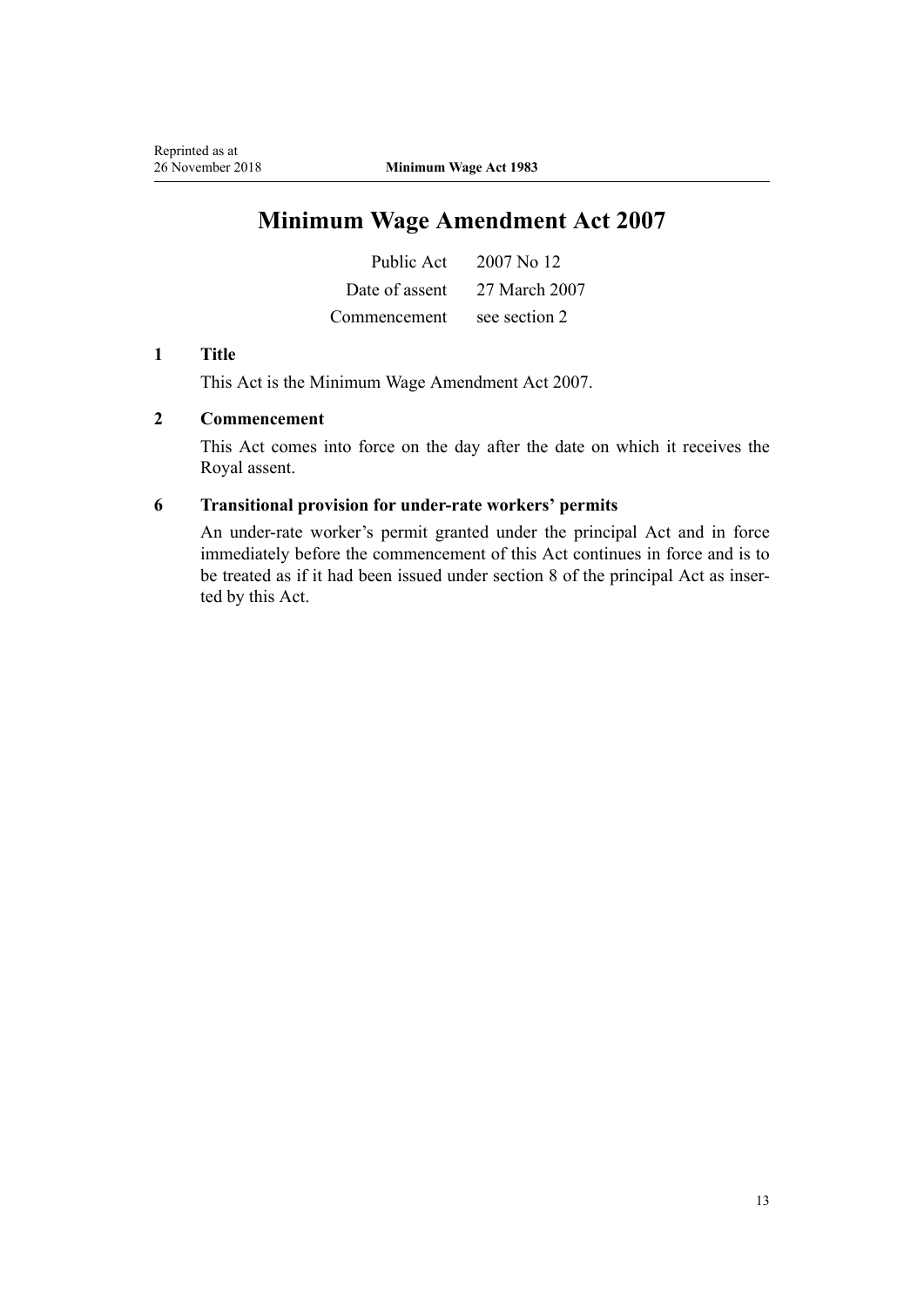# **Minimum Wage (Starting-out Wage) Amendment Act 2013**

| Public Act     | 2013 No 8     |
|----------------|---------------|
| Date of assent | 25 March 2013 |
| Commencement   | see section 2 |

#### **1 Title**

This Act is the [Minimum Wage \(Starting-out Wage\) Amendment Act 2013.](http://legislation.govt.nz/pdflink.aspx?id=DLM4752301)

### **2 Commencement**

This Act comes into force on 1 May 2013.

## **3 Principal Act**

This Act amends the Minimum Wage Act 1983 (the **principal Act**).

## **Part 2**

## **Miscellaneous provisions**

#### **7 Transitional and savings provision relating to minimum new entrant rate**

- (1) This section applies to a worker who, immediately before the commencement of this Act, was entitled to be paid wages by his or her employer in accordance with the minimum new entrant rate prescribed in clause 5 of the Minimum Wage Order 2013.
- (2) On and after the commencement of this Act,—
	- (a) the worker is entitled to be paid the higher of—
		- (i) the minimum new entrant rate as if this Act had not been passed:
		- (ii) the highest minimum starting-out rate prescribed under section 4A of the principal Act (as inserted by this Act) for workers aged 16 or 17 years; and
	- (b) after completing 3 months or 200 hours of employment (whichever is completed first), the worker is entitled to be paid at the minimum adult rate prescribed under section 4 of the principal Act (as replaced by this Act).
- (3) In subsection (2), **employment** includes employment undertaken by the worker—
	- (a) before or after the commencement of this Act:
	- (b) with more than 1 employer.